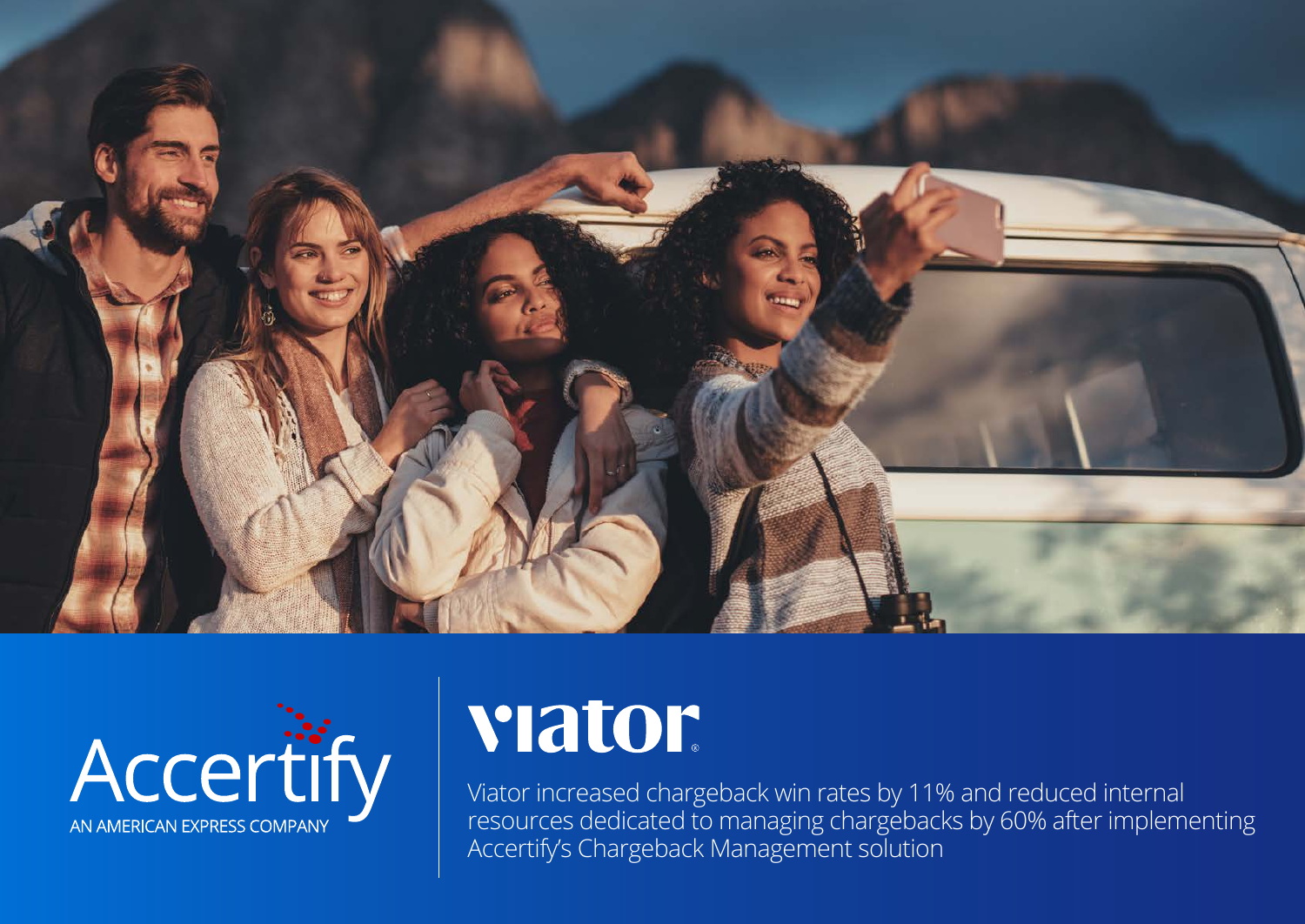## **Customer Overview**

Viator makes it easy to find and book tours and activities around the world. With a marketplace of over **395,000** experiences, there's always something new to discover, both near and far from home. Viator offers industry-leading flexibility and last-minute availability so travellers can make the most of their time off, and spend less time searching and more time making memories.

Viator is a Tripadvisor company. Tripadvisor, the world's largest travel platform\* , helps hundreds of millions of travellers each month\*\* make every trip their best trip. Travellers across the globe use the Tripadvisor site and app to browse more than 878 million reviews and opinions of 8.8 million accommodations, restaurants, experiences, airlines, and cruises. Whether planning or on a trip, travellers turn to Tripadvisor to compare low prices on hotels, flights, and cruises, book popular tours and attractions, as well as reserve tables at great restaurants. Tripadvisor, the ultimate travel companion, is available in 49 markets and 28 languages.

*\* Source: SimilarWeb, September 2020 \*\* Source: Tripadvisor internal log files*

viator



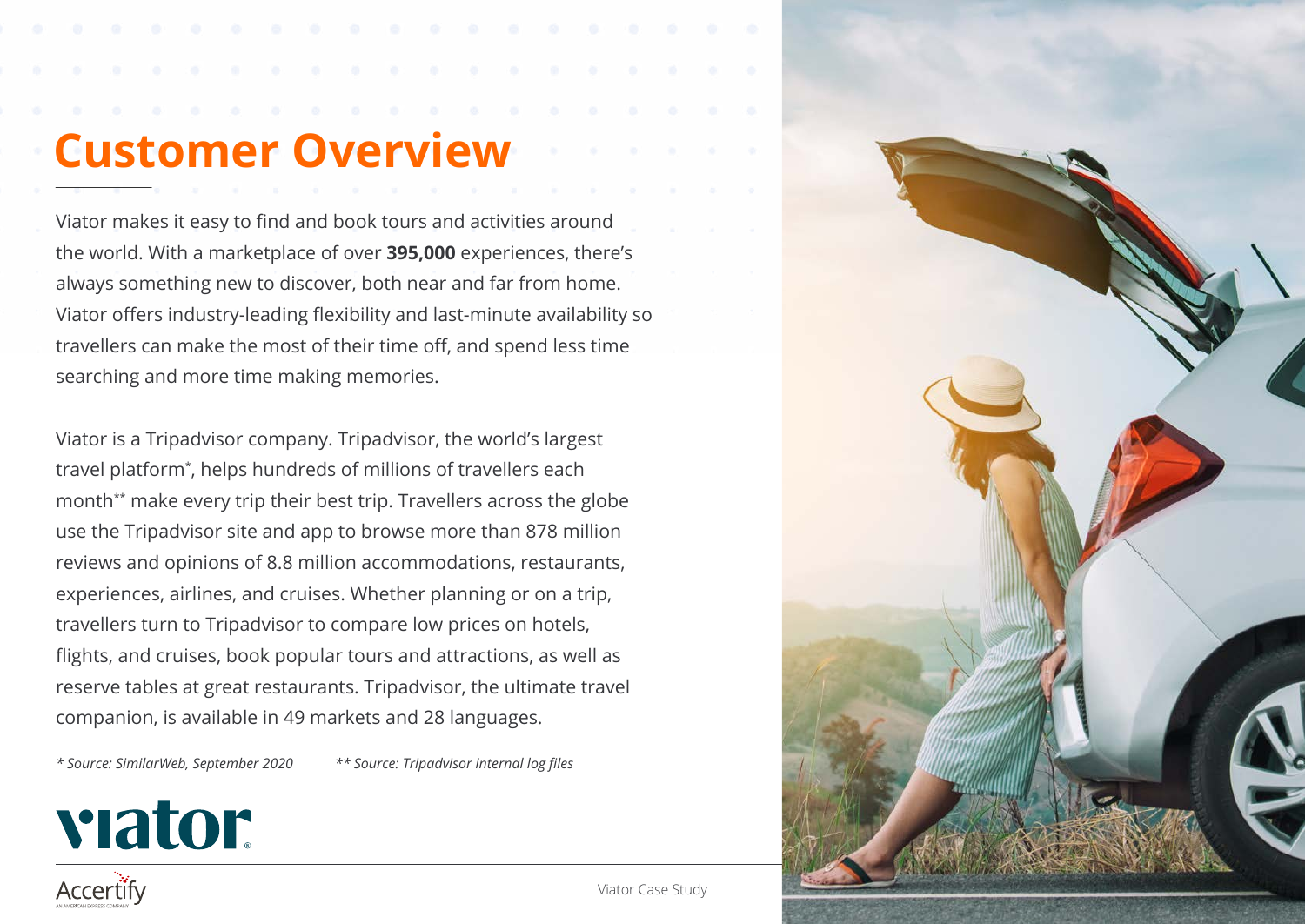# **The Situation**

In 2020 the impact of COVID-19 was significant for business globally and chargebacks were a problem at the start of the pandemic, particularly for travel companies like Viator.

Viator was using a manual process to manage chargebacks. The Viator team used internally-written code linked to the company's data warehouse. The process was time-intensive and not as efficient or effective as it could be. So, they researched solutions that would enable the team to automate chargeback management enterprise-wide. Viator also wanted to address a growing problem it was experiencing with first-party chargeback disputes that originated from mobile payment wallets.

Viator considered a variety of software as a service (SaaS) offerings looking for the right integration solution for its system. After a lengthy search and trial process, the team contacted Accertify.



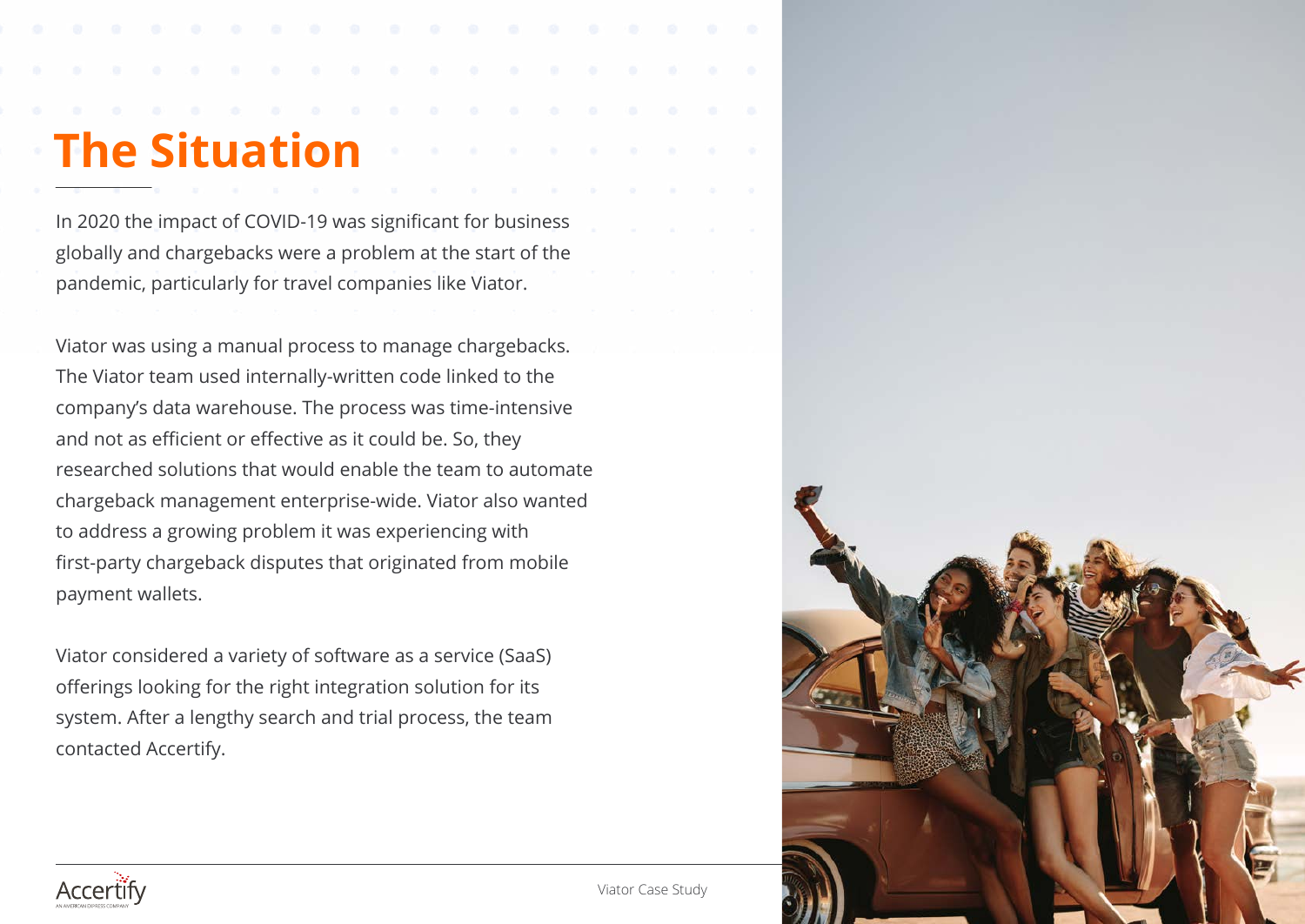# **Solution**

The Viator team decided Accertify's Chargeback Management (ACM) solution was perfect for its needs because there was a wealth of order information available on Accertify's servers from the original transaction fraud screening, in addition to offering an "all-in-one" solution that includes fraud and chargeback management as well as device intelligence. The Viator team was also impressed by Accertify's diverse range of clients, which spans across multiple industries and includes many of the world's largest merchants.



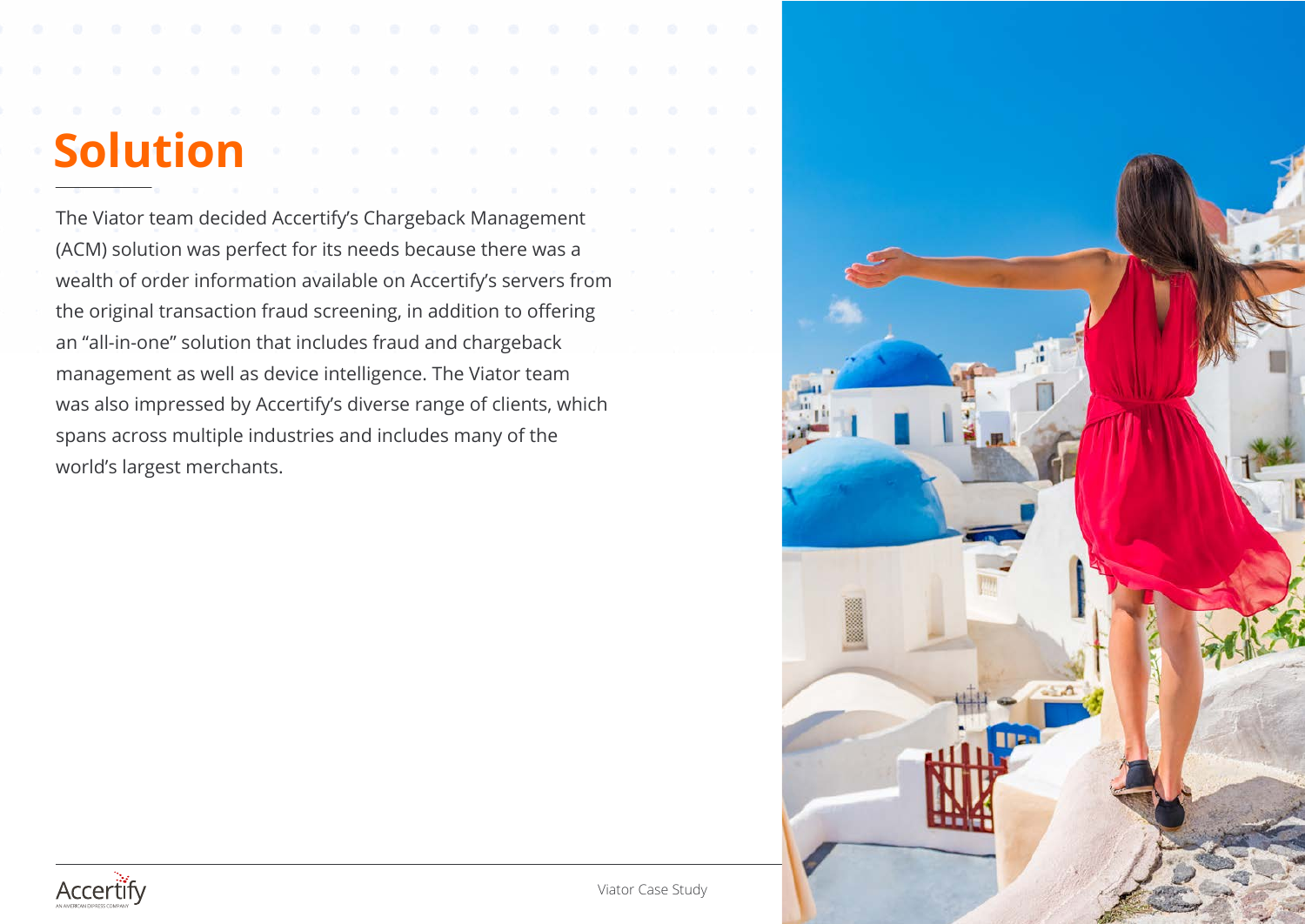# **Implementation**

Implementation took about three months and the solution was deployed in June 2020. The bulk of the time was spent testing functionality and waiting for a system release that was compatible with Viator's merchant account structure.

Since implementation coincided with the beginning of the COVID-19 pandemic the implementation team had one on-site meeting and then continued to collaborate through video calls and email.



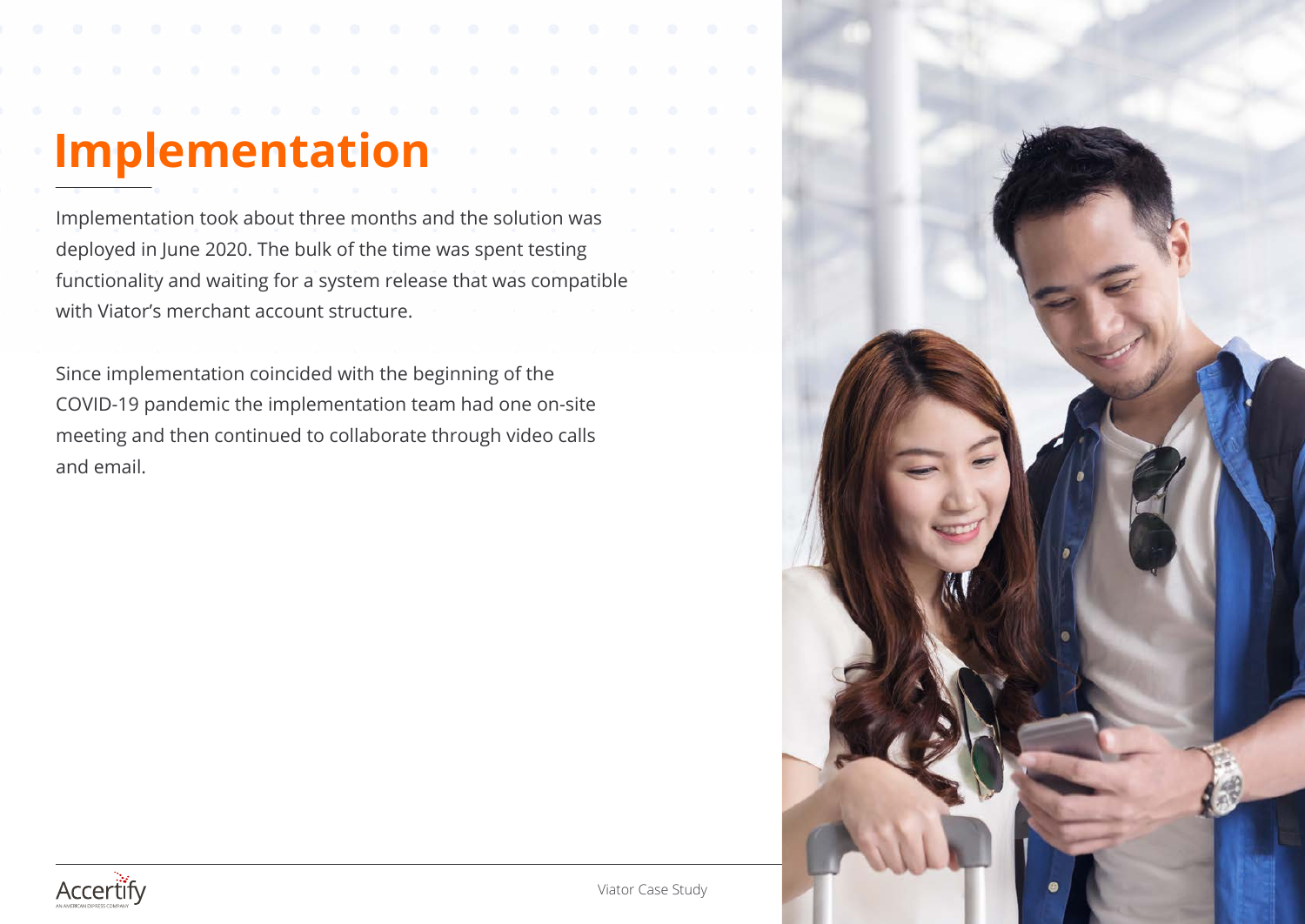### **Results**

Prior to implementation, Viator's chargeback management process was time-consuming and inefficient. It is now much easier because the staff has access to case handling, order summary and operational risk information as well as a document library.



#### **Viator has automated chargeback reporting**

by documenting scheduled data extracts using internal dashboard tools, which saves management about three or four hours per week. It has seen its chargeback dispute win rate increase by 11%.



#### **The staff can log the root cause of a chargeback**

within ACM using custom fields and report on them using an efficient, streamlined process. This allows them to provide prompt feedback and issue resolution updates internally and with suppliers.



#### **Viator has also been able to increase the rate**

at which it can recover funds from third parties by 7% because of streamlined workflows and the elimination of manual processes. The company now dedicates 60% fewer resources to chargebacks while maintaining all its service level agreements (SLA).



#### **Managing "friendly" fraud is also easier**

because all data is displayed alongside chargebacks. As a result, Viator has been able to identify serial chargeback offenders they could not detect previously because each transaction looked like it was initiated by a unique individual.

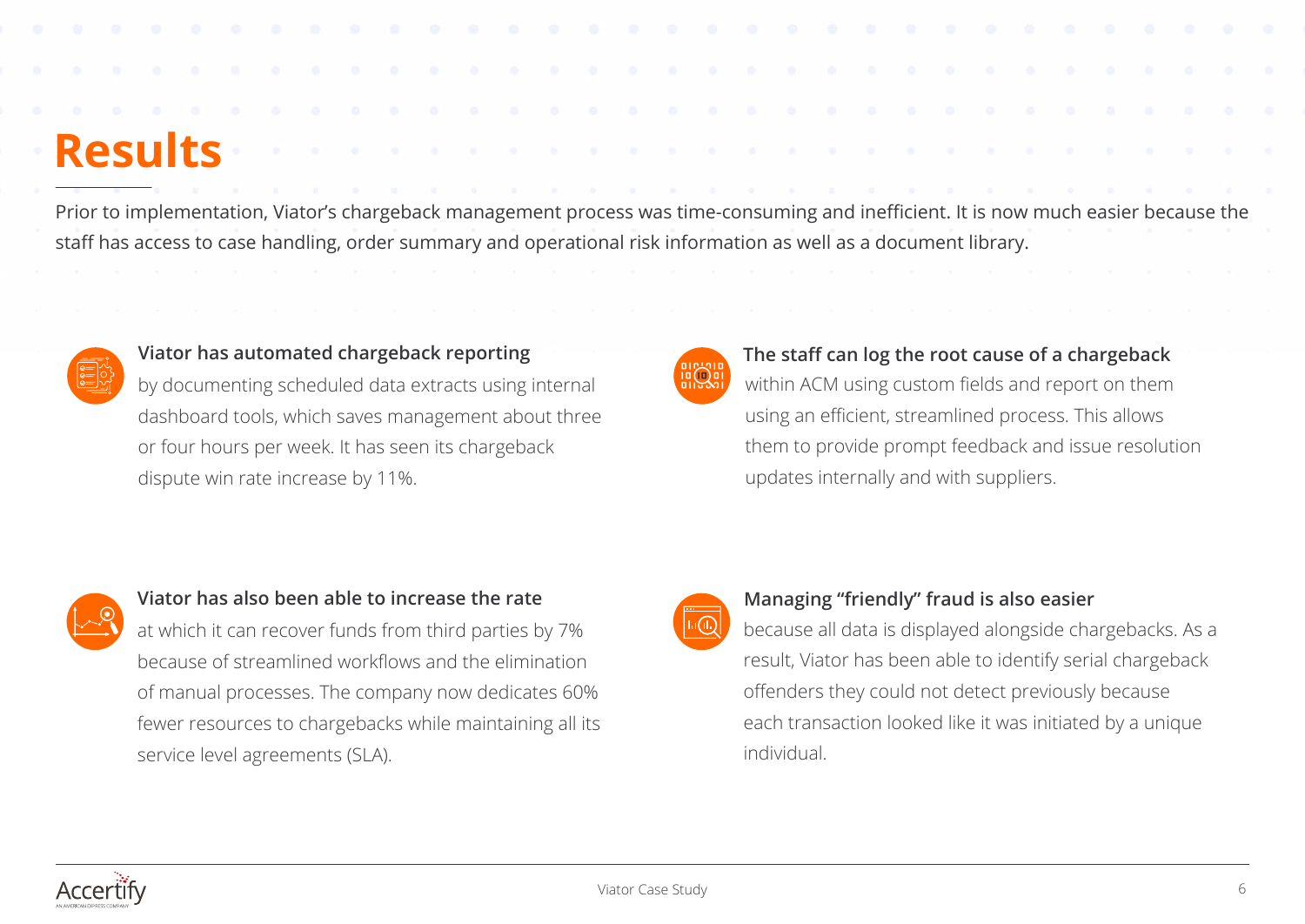### **The Future**

As with most online merchants, Viator is always looking for ways to diversify its payment solutions to accommodate customers' needs. Implementing ACM has simplified chargeback management by enabling Viator to house all chargebacks and associated information in a single system. As a result, senior managers are planning to further develop integration with the company's customer relationship management (CRM) system so front-line customer service representatives have greater visibility into cases and access to the latest updates.

Andrew Spencer, Viator Global Fraud Systems and Analytics Lead, advises other companies looking for a chargeback management solution that they should not be influenced by flashy demos and functionality claims: *"When evaluating a solution, look at who is actually using it and how it is working for them."* He adds, *"To get the most out of a chargeback tool, you need to ensure that chargebacks for all of your payment methods are compatible with the solution you choose."*



![](_page_6_Picture_4.jpeg)